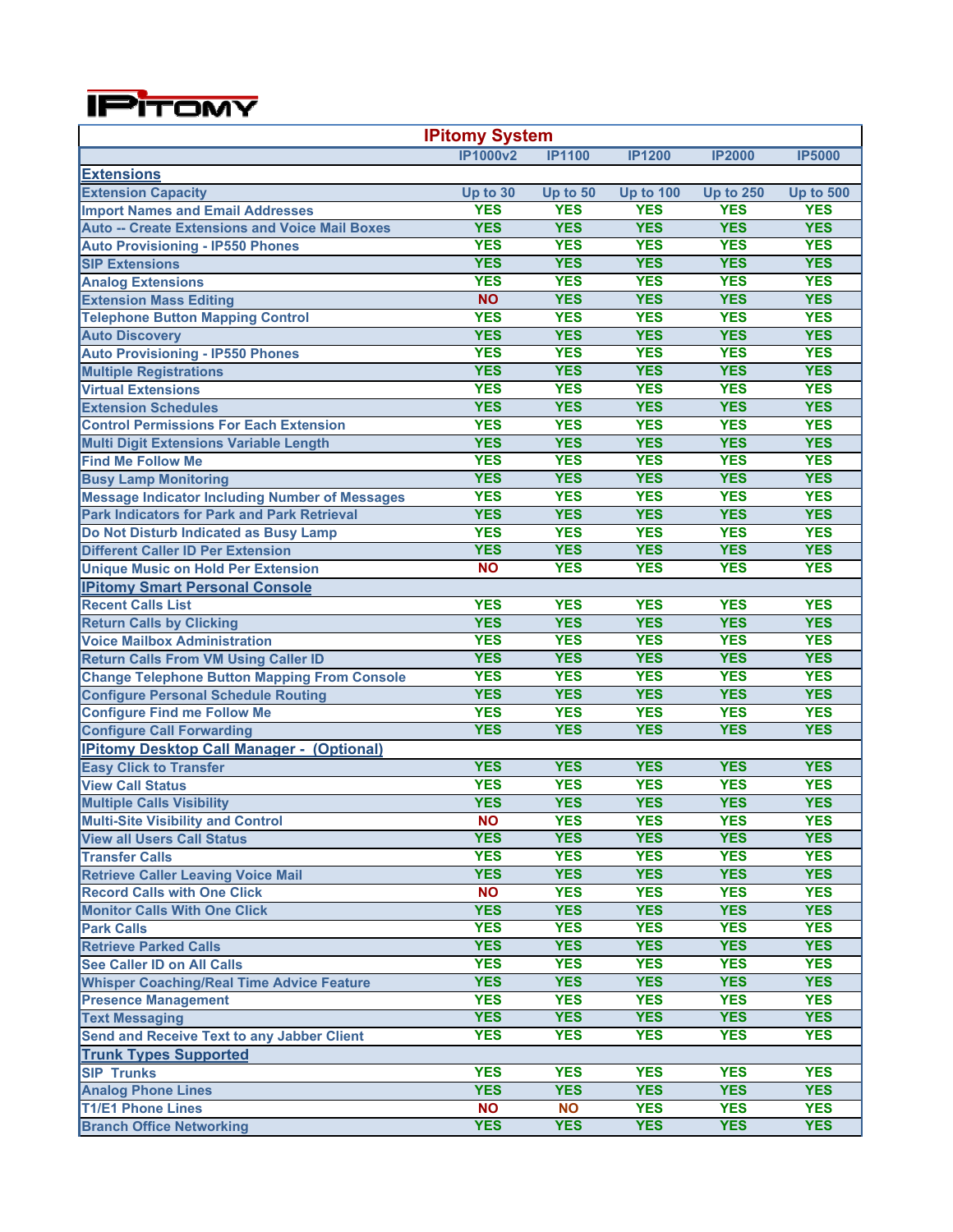| <b>Call Control</b>                               |            |                          |                          |            |            |
|---------------------------------------------------|------------|--------------------------|--------------------------|------------|------------|
| <b>Hold</b>                                       | <b>YES</b> | <b>YES</b>               | <b>YES</b>               | <b>YES</b> | <b>YES</b> |
| <b>Supervised Transfer</b>                        | <b>YES</b> | <b>YES</b>               | <b>YES</b>               | <b>YES</b> | <b>YES</b> |
| <b>Blind Transfer</b>                             | <b>YES</b> | <b>YES</b>               | <b>YES</b>               | <b>YES</b> | <b>YES</b> |
| <b>Park Calls</b>                                 | <b>YES</b> | <b>YES</b>               | <b>YES</b>               | <b>YES</b> | <b>YES</b> |
| <b>Do Not Disturb</b>                             | <b>YES</b> | <b>YES</b>               | <b>YES</b>               | <b>YES</b> | <b>YES</b> |
| Forwarding - Unconditional, No Ans, Busy, Unavail | <b>YES</b> | <b>YES</b>               | <b>YES</b>               | <b>YES</b> | <b>YES</b> |
| <b>Record</b>                                     | <b>NO</b>  | <b>YES</b>               | <b>YES</b>               | <b>YES</b> | <b>YES</b> |
| <b>Group Pickup</b>                               | <b>YES</b> | <b>YES</b>               | <b>YES</b>               | <b>YES</b> | <b>YES</b> |
| <b>Pause</b>                                      | <b>YES</b> | <b>YES</b>               | <b>YES</b>               | <b>YES</b> | <b>YES</b> |
| <b>Conference</b>                                 | <b>YES</b> | <b>YES</b>               | <b>YES</b>               | <b>YES</b> | <b>YES</b> |
| <b>Transfer to VM</b>                             | <b>YES</b> | <b>YES</b>               | <b>YES</b>               | <b>YES</b> | <b>YES</b> |
| <b>Off Premise Transfer</b>                       | <b>YES</b> | <b>YES</b>               | <b>YES</b>               | <b>YES</b> | <b>YES</b> |
| <b>Directed Call Pickup</b>                       | <b>YES</b> | <b>YES</b>               | <b>YES</b>               | <b>YES</b> | <b>YES</b> |
| <b>Departmental Operators</b>                     | <b>NO</b>  | <b>YES</b>               | <b>YES</b>               | <b>YES</b> | <b>YES</b> |
| <b>Voicemail</b>                                  |            |                          |                          |            |            |
| <b>Access Voicemail From Anywhere</b>             | <b>YES</b> | <b>YES</b>               | <b>YES</b>               | <b>YES</b> | <b>YES</b> |
| <b>Voicemail to Email</b>                         | <b>YES</b> | <b>YES</b>               | <b>YES</b>               | <b>YES</b> | <b>YES</b> |
| <b>Automatic Mailbox Creation</b>                 | <b>YES</b> | <b>YES</b>               | <b>YES</b>               | <b>YES</b> | <b>YES</b> |
| <b>Control From Desktop</b>                       | <b>YES</b> | <b>YES</b>               | <b>YES</b>               | <b>YES</b> | <b>YES</b> |
| <b>Message Notification</b>                       | <b>YES</b> | <b>YES</b>               | <b>YES</b>               | <b>YES</b> | <b>YES</b> |
| <b>Access Voice Mail While Greeting is Played</b> | <b>YES</b> | <b>YES</b>               | <b>YES</b>               | <b>YES</b> | <b>YES</b> |
| <b>VM Folders</b>                                 | <b>YES</b> | <b>YES</b>               | <b>YES</b>               | <b>YES</b> | <b>YES</b> |
| <b>Group Message</b>                              | <b>NO</b>  | <b>YES</b>               | <b>YES</b>               | <b>YES</b> | <b>YES</b> |
| <b>Multiple VM Greetings</b>                      | <b>YES</b> | <b>YES</b>               | <b>YES</b>               | <b>YES</b> | <b>YES</b> |
|                                                   | <b>YES</b> | <b>YES</b>               | <b>YES</b>               | <b>YES</b> | <b>YES</b> |
| <b>Cascading Message Notification</b>             | <b>YES</b> | <b>YES</b>               | <b>YES</b>               | <b>YES</b> | <b>YES</b> |
| <b>Unique Operator Per Extension</b>              |            |                          |                          |            |            |
| <b>IPitomy Call Center Informal - Included</b>    |            |                          |                          |            |            |
| <b>Unlimited Call Queues</b>                      | <b>YES</b> | <b>YES</b>               | <b>YES</b>               | <b>YES</b> | <b>YES</b> |
| <b>Permanent Queue Members</b>                    | <b>YES</b> | <b>YES</b><br><b>YES</b> | <b>YES</b><br><b>YES</b> | <b>YES</b> | <b>YES</b> |
| <b>Custom Music on Hold Per Queue</b>             | <b>YES</b> |                          |                          | <b>YES</b> | <b>YES</b> |
| <b>Ring All</b>                                   | <b>YES</b> | <b>YES</b>               | <b>YES</b>               | <b>YES</b> | <b>YES</b> |
| <b>Round Robin</b>                                | <b>YES</b> | <b>YES</b>               | <b>YES</b>               | <b>YES</b> | <b>YES</b> |
| <b>Fewest Calls</b>                               | <b>YES</b> | <b>YES</b>               | <b>YES</b>               | <b>YES</b> | <b>YES</b> |
| <b>Least Recently Called</b>                      | <b>YES</b> | <b>YES</b>               | <b>YES</b>               | <b>YES</b> | <b>YES</b> |
| Random                                            | <b>YES</b> | <b>YES</b>               | <b>YES</b>               | <b>YES</b> | <b>YES</b> |
| <b>Formal Call Center / ACD - (Optional)</b>      |            |                          |                          |            |            |
| In Queue Call Routing                             | <b>NO</b>  | <b>YES</b>               | <b>YES</b>               | <b>YES</b> | <b>YES</b> |
| Route When a Queued Caller Presses Any Digit      | <b>NO</b>  | <b>YES</b>               | <b>YES</b>               | <b>YES</b> | <b>YES</b> |
| <b>Queue Caller Timeout</b>                       | <b>NO</b>  | <b>YES</b>               | <b>YES</b>               | <b>YES</b> | <b>YES</b> |
| <b>Queue Member Circuit Limit</b>                 | <b>NO</b>  | <b>YES</b>               | <b>YES</b>               | <b>YES</b> | <b>YES</b> |
| <b>Route When Max Queue Length Reached</b>        | <b>NO</b>  | <b>YES</b>               | <b>YES</b>               | <b>YES</b> | <b>YES</b> |
| Route When No Members Logged In                   | <b>NO</b>  | <b>YES</b>               | <b>YES</b>               | <b>YES</b> | <b>YES</b> |
| <b>Priority Based Call Distribution</b>           | <b>NO</b>  | <b>YES</b>               | <b>YES</b>               | <b>YES</b> | <b>YES</b> |
| In Queue and Across Queue Priorities              | <b>NO</b>  | <b>YES</b>               | <b>YES</b>               | <b>YES</b> | <b>YES</b> |
| <b>Queue Exit Menu</b>                            | <b>NO</b>  | <b>YES</b>               | <b>YES</b>               | <b>YES</b> | <b>YES</b> |
| <b>Skills Based Routing</b>                       | <b>NO</b>  | <b>YES</b>               | <b>YES</b>               | <b>YES</b> | <b>YES</b> |
| <b>Members Never Busy</b>                         | <b>NO</b>  | <b>YES</b>               | <b>YES</b>               | <b>YES</b> | <b>YES</b> |
| <b>Announce Position in Queue</b>                 | <b>NO</b>  | <b>YES</b>               | <b>YES</b>               | <b>YES</b> | <b>YES</b> |
| <b>Announce Estimated Hold Time</b>               | <b>NO</b>  | <b>YES</b>               | <b>YES</b>               | <b>YES</b> | <b>YES</b> |
| <b>Announcement Frequency Control</b>             | <b>NO</b>  | <b>YES</b>               | <b>YES</b>               | <b>YES</b> | <b>YES</b> |
| <b>Log-in Queue Members</b>                       | <b>NO</b>  | <b>YES</b>               | <b>YES</b>               | <b>YES</b> | <b>YES</b> |
| <b>Real Time Queue Status</b>                     | <b>NO</b>  | <b>YES</b>               | <b>YES</b>               | <b>YES</b> | <b>YES</b> |
| <b>Historical Queue Logs</b>                      | <b>NO</b>  | <b>YES</b>               | <b>YES</b>               | <b>YES</b> | <b>YES</b> |
| <b>Historical Queue Statistics</b>                | <b>NO</b>  | <b>YES</b>               | <b>YES</b>               | <b>YES</b> | <b>YES</b> |
| <b>Agent Log In</b>                               | <b>NO</b>  | <b>YES</b>               | <b>YES</b>               | <b>YES</b> | <b>YES</b> |
| <b>Agent Log Off</b>                              | <b>NO</b>  | <b>YES</b>               | <b>YES</b>               | <b>YES</b> | <b>YES</b> |
| <b>Route When Queue Empty</b>                     | <b>NO</b>  | <b>YES</b>               | <b>YES</b>               | <b>YES</b> | <b>YES</b> |
| <b>Acknowledge Call</b>                           | <b>NO</b>  | <b>YES</b>               | <b>YES</b>               | <b>YES</b> | <b>YES</b> |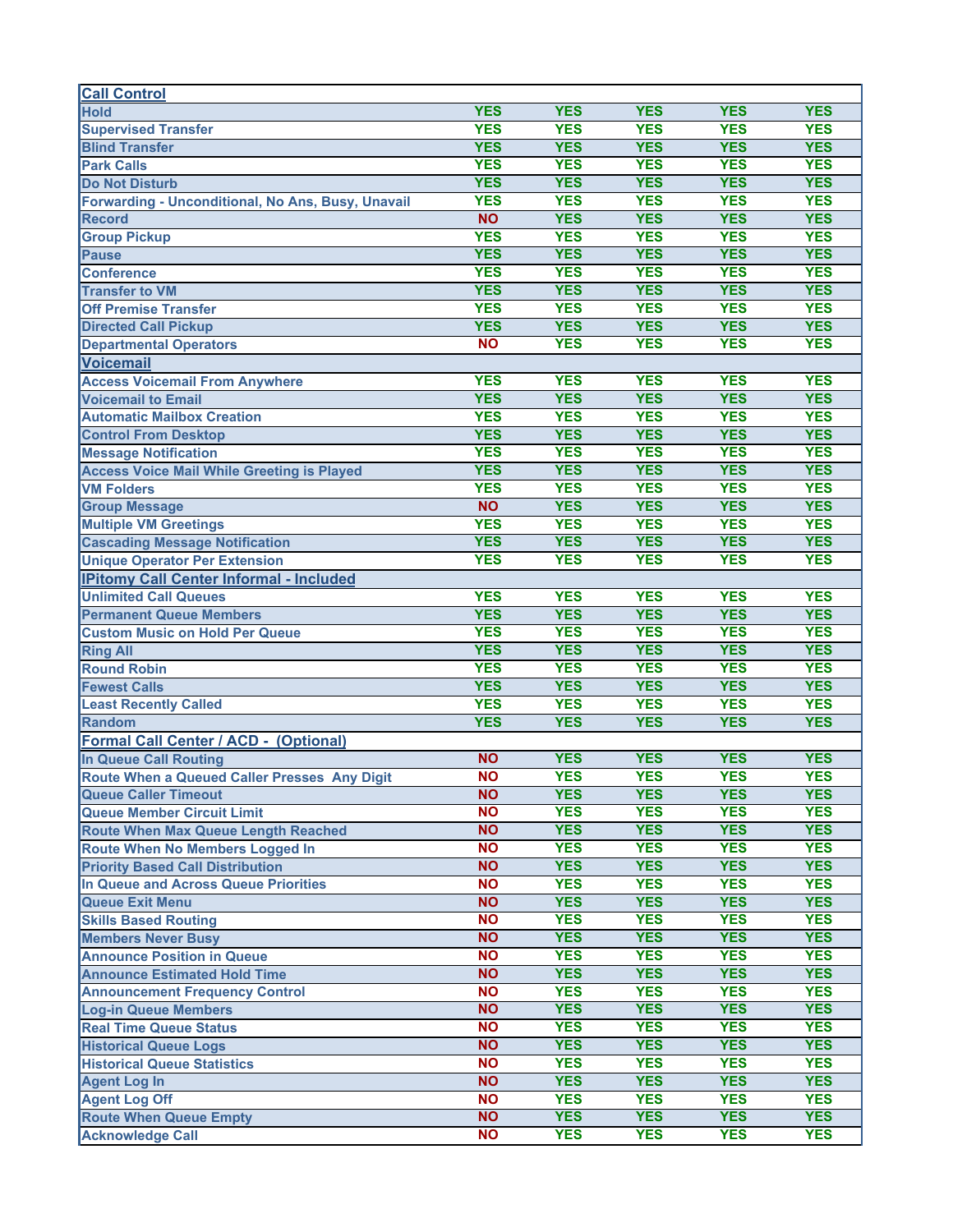| <b>Auto Log Off</b>                                 | <b>NO</b>               | <b>YES</b> | <b>YES</b> | <b>YES</b> | <b>YES</b> |
|-----------------------------------------------------|-------------------------|------------|------------|------------|------------|
| One-touch Log in/Log off                            | <b>NO</b>               | <b>YES</b> | <b>YES</b> | <b>YES</b> | <b>YES</b> |
| <b>Queue Member Presence</b>                        | <b>NO</b>               | <b>YES</b> | <b>YES</b> | <b>YES</b> | <b>YES</b> |
| <b>Agent Only Extensions</b>                        | <b>NO</b>               | <b>YES</b> | <b>YES</b> | <b>YES</b> | <b>YES</b> |
| <b>Unified Communications</b>                       |                         |            |            |            |            |
| <b>Support for Soft Phones</b>                      | <b>YES</b>              | <b>YES</b> | <b>YES</b> | <b>YES</b> | <b>YES</b> |
| <b>Voice Mail to Email</b>                          | <b>YES</b>              | <b>YES</b> | <b>YES</b> | <b>YES</b> | <b>YES</b> |
| <b>Video Calls</b>                                  | <b>YES</b>              | <b>YES</b> | <b>YES</b> | <b>YES</b> | <b>YES</b> |
| <b>Presence Management</b>                          | <b>YES</b>              | <b>YES</b> | <b>YES</b> | <b>YES</b> | <b>YES</b> |
| <b>Multi-Media Collaboration</b>                    | <b>YES</b>              | <b>YES</b> | <b>YES</b> | <b>YES</b> | <b>YES</b> |
| <b>Fax Server Integration (Optional Fax Server)</b> | <b>NO</b>               | <b>YES</b> | <b>YES</b> | <b>YES</b> | <b>YES</b> |
| <b>FAX to Email .(Optional Fax Server)</b>          | <b>NO</b>               | <b>YES</b> | <b>YES</b> | <b>YES</b> | <b>YES</b> |
| <b>FAX from Desktop (Optional Fax Server)</b>       | <b>NO</b>               | <b>YES</b> | <b>YES</b> | <b>YES</b> | <b>YES</b> |
| <b>Fax Direct to DID</b>                            | <b>YES</b>              | <b>YES</b> | <b>YES</b> | <b>YES</b> | <b>YES</b> |
| <b>Conference Bridge</b>                            | <b>YES</b>              | <b>YES</b> | <b>YES</b> | <b>YES</b> | <b>YES</b> |
| <b>Conferencing</b>                                 |                         |            |            |            |            |
| <b>Conference Participants</b>                      | $\overline{\mathbf{8}}$ | 32         | 32         | 32         | 32         |
| <b>Simple Conference Calls</b>                      | <b>YES</b>              | <b>YES</b> | <b>YES</b> | <b>YES</b> | <b>YES</b> |
| Meet Me Conference Center                           | <b>YES</b>              | <b>YES</b> | <b>YES</b> | <b>YES</b> | <b>YES</b> |
| <b>Listen Only Conference Calls</b>                 | <b>YES</b>              | <b>YES</b> | <b>YES</b> | <b>YES</b> | <b>YES</b> |
| <b>Mute / Unmute</b>                                | <b>YES</b>              | <b>YES</b> | <b>YES</b> | <b>YES</b> | <b>YES</b> |
| <b>Lock / Unlock</b>                                | <b>YES</b>              | <b>YES</b> | <b>YES</b> | <b>YES</b> | <b>YES</b> |
| Increase/Decrease Conference Volume                 | <b>YES</b>              | <b>YES</b> | <b>YES</b> | <b>YES</b> | <b>YES</b> |
| <b>Eject Last User</b>                              | <b>YES</b>              | <b>YES</b> | <b>YES</b> | <b>YES</b> | <b>YES</b> |
| <b>Increase/Decrease User Volume</b>                | <b>YES</b>              | <b>YES</b> | <b>YES</b> | <b>YES</b> | <b>YES</b> |
| Use any Call Type - SIP, TDM, T1 or Analog          | <b>YES</b>              | <b>YES</b> | <b>YES</b> | <b>YES</b> | <b>YES</b> |
| <b>Conference via Handset</b>                       | <b>YES</b>              | <b>YES</b> | <b>YES</b> | <b>YES</b> | <b>YES</b> |
| <b>Paging and Intercom</b>                          |                         |            |            |            |            |
| 2-way Intercom                                      | <b>YES</b>              | <b>YES</b> | <b>YES</b> | <b>YES</b> | <b>YES</b> |
| 1-way Paging                                        | <b>YES</b>              | <b>YES</b> | <b>YES</b> | <b>YES</b> | <b>YES</b> |
| <b>Overhead Paging</b>                              | <b>YES</b>              | <b>YES</b> | <b>YES</b> | <b>YES</b> | <b>YES</b> |
| <b>Night Ringing</b>                                | <b>YES</b>              | <b>YES</b> | <b>YES</b> | <b>YES</b> | <b>YES</b> |
| <b>Page to Branch Office</b>                        | <b>YES</b>              | <b>YES</b> | <b>YES</b> | <b>YES</b> | <b>YES</b> |
| <b>Direct Paging and Intercom</b>                   | <b>YES</b>              | <b>YES</b> | <b>YES</b> | <b>YES</b> | <b>YES</b> |
| <b>Group Paging</b>                                 | <b>YES</b>              | <b>YES</b> | <b>YES</b> | <b>YES</b> | <b>YES</b> |
| <b>Multicast Paging</b>                             | <b>YES</b>              | <b>YES</b> | <b>YES</b> | <b>YES</b> | <b>YES</b> |
| <b>Music On Hold</b>                                |                         |            |            |            |            |
| <b>Custom Music on Hold</b>                         | <b>YES</b>              | <b>YES</b> | <b>YES</b> | <b>YES</b> | <b>YES</b> |
| Music on Hold Included                              | <b>YES</b>              | <b>YES</b> | <b>YES</b> | <b>YES</b> | <b>YES</b> |
| <b>Music on Hold Per Extension</b>                  | <b>NO</b>               | <b>YES</b> | <b>YES</b> | <b>YES</b> | <b>YES</b> |
| <b>Simple to Upload Music Files</b>                 | <b>YES</b>              | <b>YES</b> | <b>YES</b> | <b>YES</b> | <b>YES</b> |
| <b>Queue Specific Music on Hold</b>                 | <b>YES</b>              | <b>YES</b> | <b>YES</b> | <b>YES</b> | <b>YES</b> |
| <b>Voice Menus</b>                                  |                         |            |            |            |            |
| <b>Play Audio Message</b>                           | <b>YES</b>              | <b>YES</b> | <b>YES</b> | <b>YES</b> | <b>YES</b> |
| <b>Record Audio Message</b>                         | <b>YES</b>              | <b>YES</b> | <b>YES</b> | <b>YES</b> | <b>YES</b> |
| <b>Unlimited Voice IVR Menus</b>                    | <b>YES</b>              | <b>YES</b> | <b>YES</b> | <b>YES</b> | <b>YES</b> |
| <b>Upload Pre Recorded Prompts and Messages</b>     | <b>YES</b>              | <b>YES</b> | <b>YES</b> | <b>YES</b> | <b>YES</b> |
| <b>Dial Extension</b>                               | <b>YES</b>              | <b>YES</b> | <b>YES</b> | <b>YES</b> | <b>YES</b> |
| <b>Send to Voicemail</b>                            | <b>YES</b>              | <b>YES</b> | <b>YES</b> | <b>YES</b> | <b>YES</b> |
| <b>Send to External Number</b>                      | <b>YES</b>              | <b>YES</b> | <b>YES</b> | <b>YES</b> | <b>YES</b> |
| <b>Go to Another Menu</b>                           | <b>YES</b>              | <b>YES</b> | <b>YES</b> | <b>YES</b> | <b>YES</b> |
| <b>Go to Group</b>                                  | <b>YES</b>              | <b>YES</b> | <b>YES</b> | <b>YES</b> | <b>YES</b> |
| <b>Schedule Based Routing</b>                       | <b>YES</b>              | <b>YES</b> | <b>YES</b> | <b>YES</b> | <b>YES</b> |
| Dial By Name - First Name or Last Name              | <b>YES</b>              | <b>YES</b> | <b>YES</b> | <b>YES</b> | <b>YES</b> |
| <b>Call Routing Simplified</b>                      | <b>YES</b>              | <b>YES</b> | <b>YES</b> | <b>YES</b> | <b>YES</b> |
| <b>WEB Based Administration</b>                     |                         |            |            |            |            |
| <b>Administrator Controls</b>                       | <b>YES</b>              | <b>YES</b> | <b>YES</b> | <b>YES</b> | <b>YES</b> |
| <b>User Controls</b>                                | <b>YES</b>              | <b>YES</b> | <b>YES</b> | <b>YES</b> | <b>YES</b> |
| <b>Program Phones Remotely</b>                      | <b>YES</b>              | <b>YES</b> | <b>YES</b> | <b>YES</b> | <b>YES</b> |
|                                                     |                         |            |            |            |            |